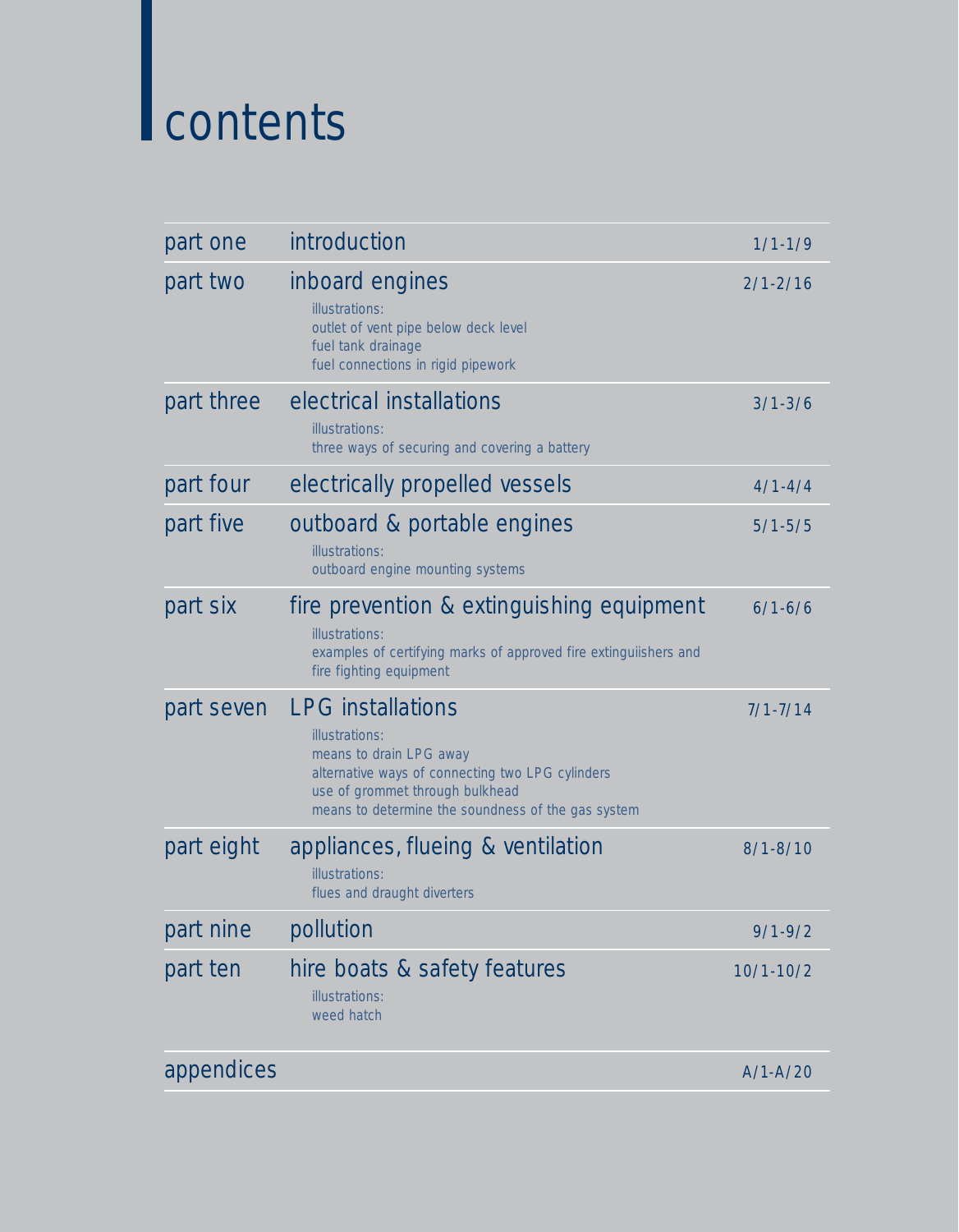# part one introduction



Welcome to the Boat Safety Scheme Guide, an essential handbook for any boater who takes safety seriously and understands the importance of properly installed and maintained boat systems.

This Guide takes you step-by-step through the Boat Safety Scheme (BSS) Standards, providing important information not only about each Check List item that an examiner will inspect on your boat, but also explaining why each Check List item is there in the first place.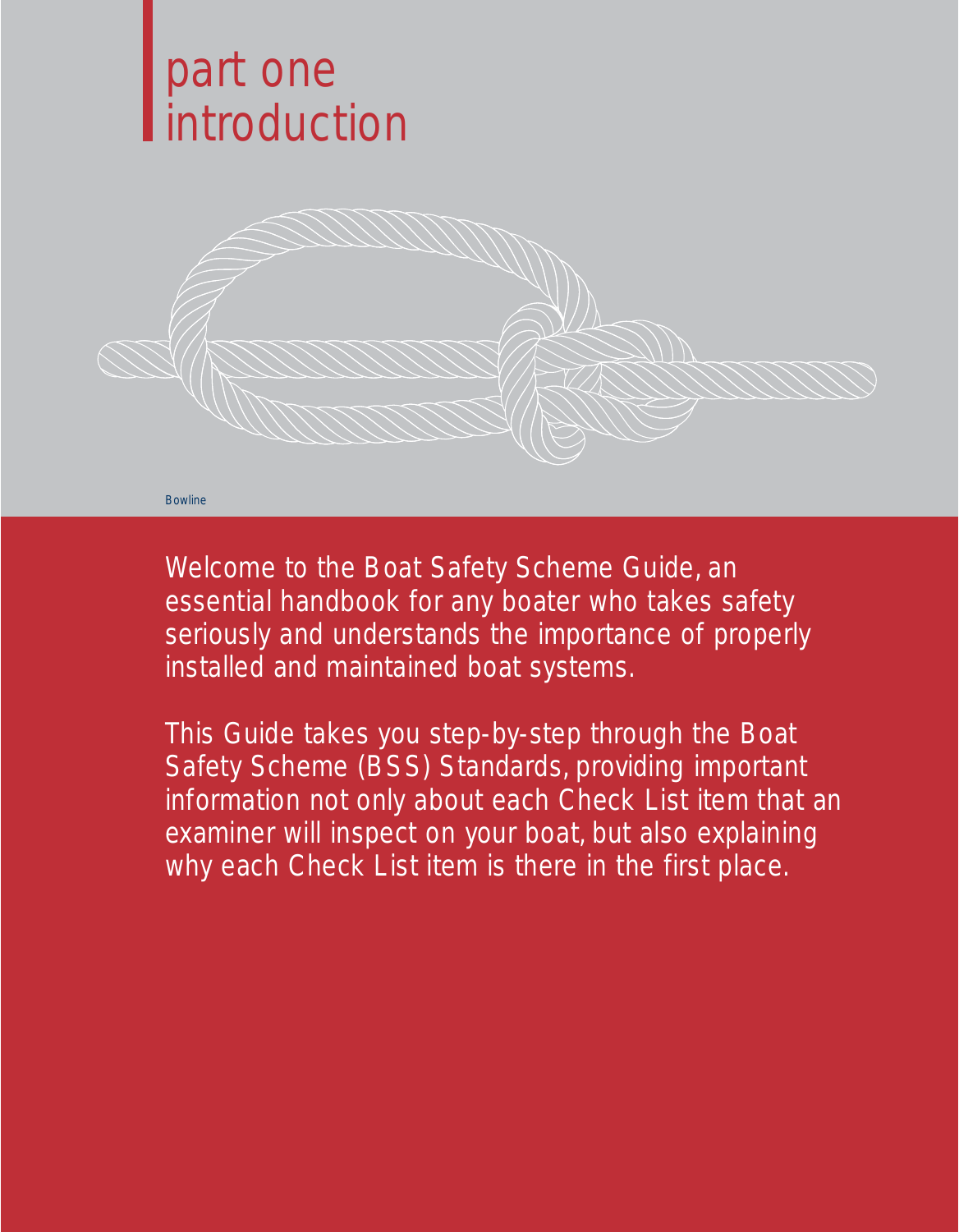Reading the Guide before your BSS examination will help you ensure that your boat meets all the requirements for a navigation licence. Detailed information on each Check List item can be found in the relevant chapters, called Parts. A handy Check List of requirements for each Part of the BSS Standards is shown at the end of each chapter helping you assess the condition and compliance of components and fittings on your boat.

Remember though, it's not only just before or just after your BSS examination that you should think about safety. It's your responsibility as much as it's the responsibility of the licensing authority to ensure that your boat and crew are as safe as possible at all times. Because of this, the Guide has been designed as a companion for all responsible boaters to keep on board and refer to whenever the need arises.

It's important to remember this Guide is not a DIY instruction manual on boat construction. It's there to help you if, say, you're thinking of making alterations to your boat's installations or components, and shows you what is acceptable and what you should do to comply with the safety requirements. You should always refer to the manufacturer or supplier, or seek the help of a competent professional, if you intend to replace, modify or repair any part of your boat's installations, components and appliances.

Making reference to the latest editions of relevant British Standards or marine industry codes of practice is also recommended when considering changes to your boat. Further details of these are included in the Guide along with useful contact details for further sources of information.

The complete set of Boat Safety Scheme Check List items has been split into two categories: Mandatory and Advisory Check List items. Mandatory Checks are those items that British Waterways and the Environment Agency insist your privately-owned boat must comply with since they represent either essential safety requirements or measures designed to prevent environmental pollution. To meet these minimum safety requirements your boat must comply with all Mandatory Check List items before you can apply for a navigation licence.

Advisory Check List items are just that: good advice! Although your privatelyowned boat does not have to comply with any of these to get a navigation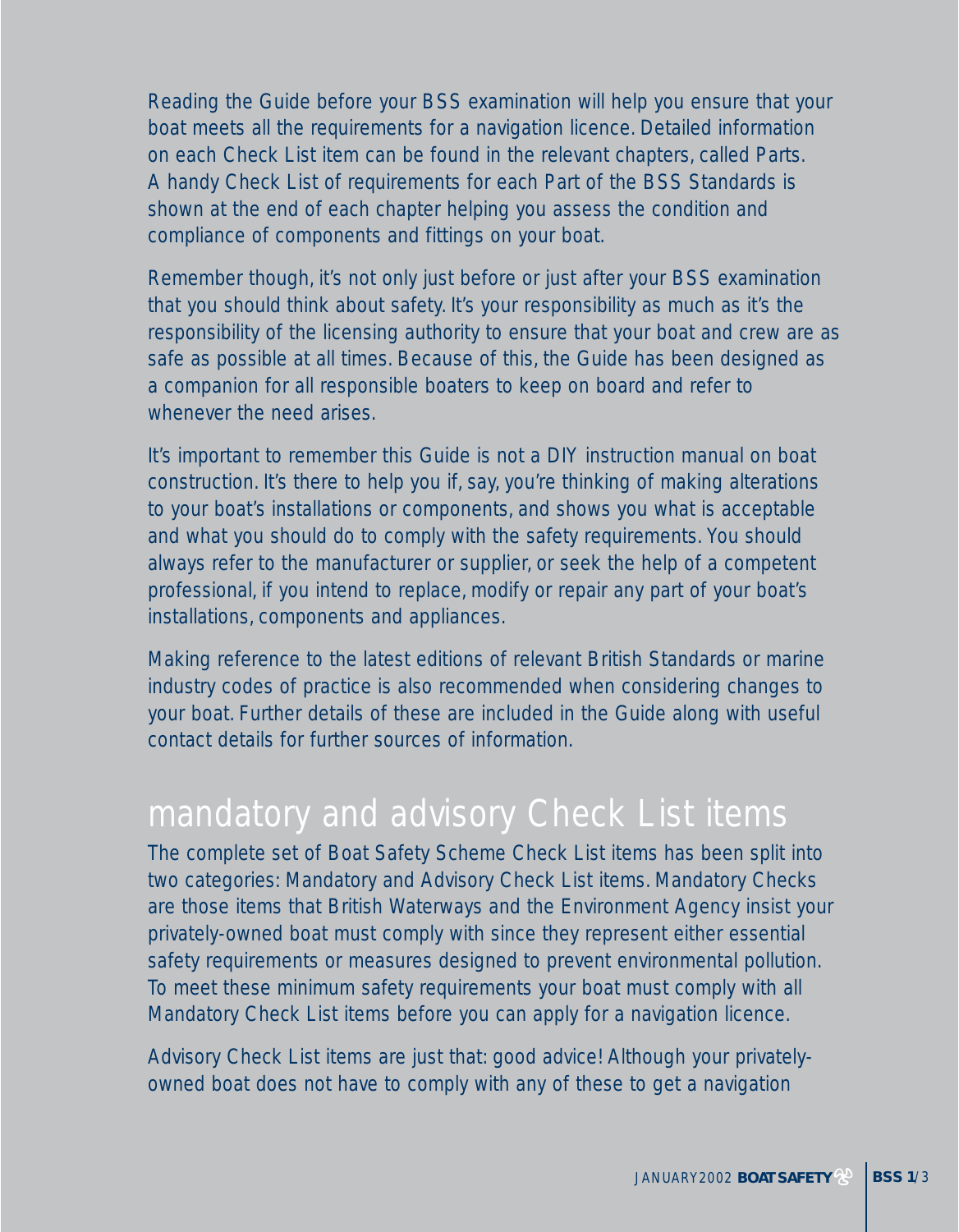licence, each Advisory Check represents best safety practice, particularly for the health and personal safety of those on board your boat. It's strongly recommended that you comply with all of the BSS Check List items regardless of their individual status, since you can then be confident that your boat and its fittings meet a higher safety standard. And that means you and your crew should be safer too!

# how to use the Guide

The Guide is split into nine Parts covering the BSS Standards. You'll find an introduction to each Part which explains in general terms what risks are associated with that area of your boat.

Beyond the introduction, each Part explains every Check List item connected with that section of the Standards, and shows why it's important to ensure that your boat comes up to scratch.

It highlights specific risks and ways to minimise them, along with practical illustrations of how to comply with the requirements.

> You'll also find real life examples of what can happen when something goes wrong with a boat's installations, components or appliances.

These appear in the Guide in boxes like this.

In addition handy tips from BSS examiners are also included in the Guide to help you pass your examination first time around.

These are shown in boxes like this.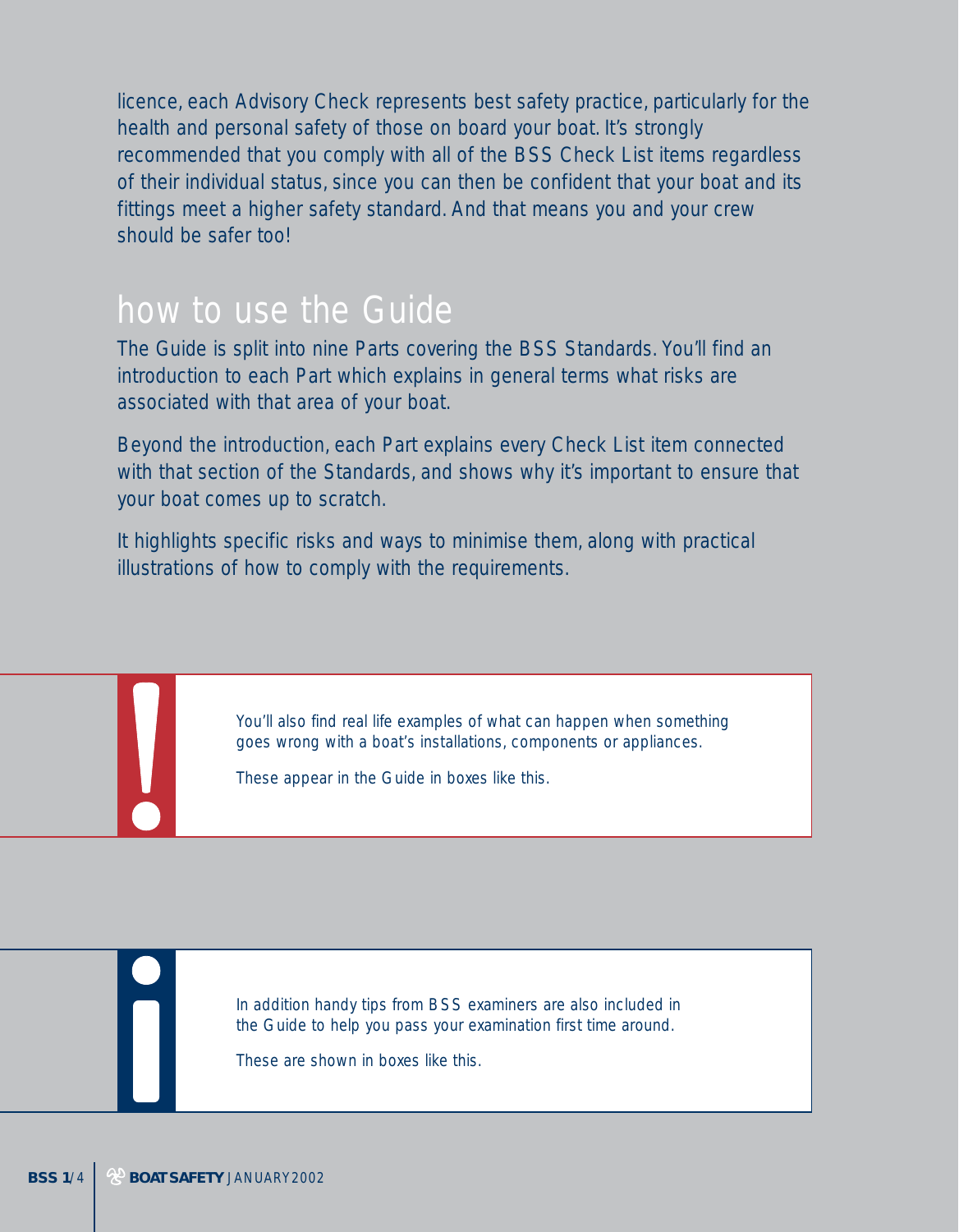At the end of each Part is a useful Check List which covers every requirement for that particular set of the BSS Standards. Mandatory items are clearly distinguished from Advisory ones, helping you to understand what is absolutely essential for safety and what constitutes best practice.

Where appropriate, sources of further information are listed at the end of each Part, helping you to get further advice if you are unsure about anything connected to the safety of your boat, your crew and those around you. And don't forget that you can always contact the staff at the BSS office (01923 201278) if there's a technical question you need answering.

There's also a clear plastic wallet included in the Guide where you can keep your BSS certificate and other paperwork connected with the safety of your boat, for example invoices for replacement parts or work you may have had done to your boat. This type of complete documentation is also handy if you're thinking about selling the boat, since a prospective buyer will recognise the care you've taken when it comes to ensuring safety.

At the back of the Guide you'll find the full set of BSS Standards which you must refer to if in any doubt about something you read in one of the Parts. Important information about the nature and characteristics of the various fuels found on a boat is also included at the back of this Guide to help you stay out of trouble when out boating on the inland waterways.

### must I?

To help you recognise Mandatory and Advisory Check List items as you read through each Part, particular words and phrases have been used.

All descriptions of Mandatory items contain the instruction "must". For example, in Part Two, which covers inboard engines, the following can be found:

All flexible hoses perish over time as a result of the hose material reacting with the fuel. To minimise leaks the fuel filling hose must be made from a material that's suitable for the fuel that it carries.

Descriptions of Advisory items use phrases such as "it's a good idea..." or "it's recommended that...". For example, in Part Two again, the following appears:

Cross contamination, such as petrol being added to the water system, can become a fire hazard. It's recommended that your boat's deck and filling connections are set up in such a way to minimise the risk of this happening.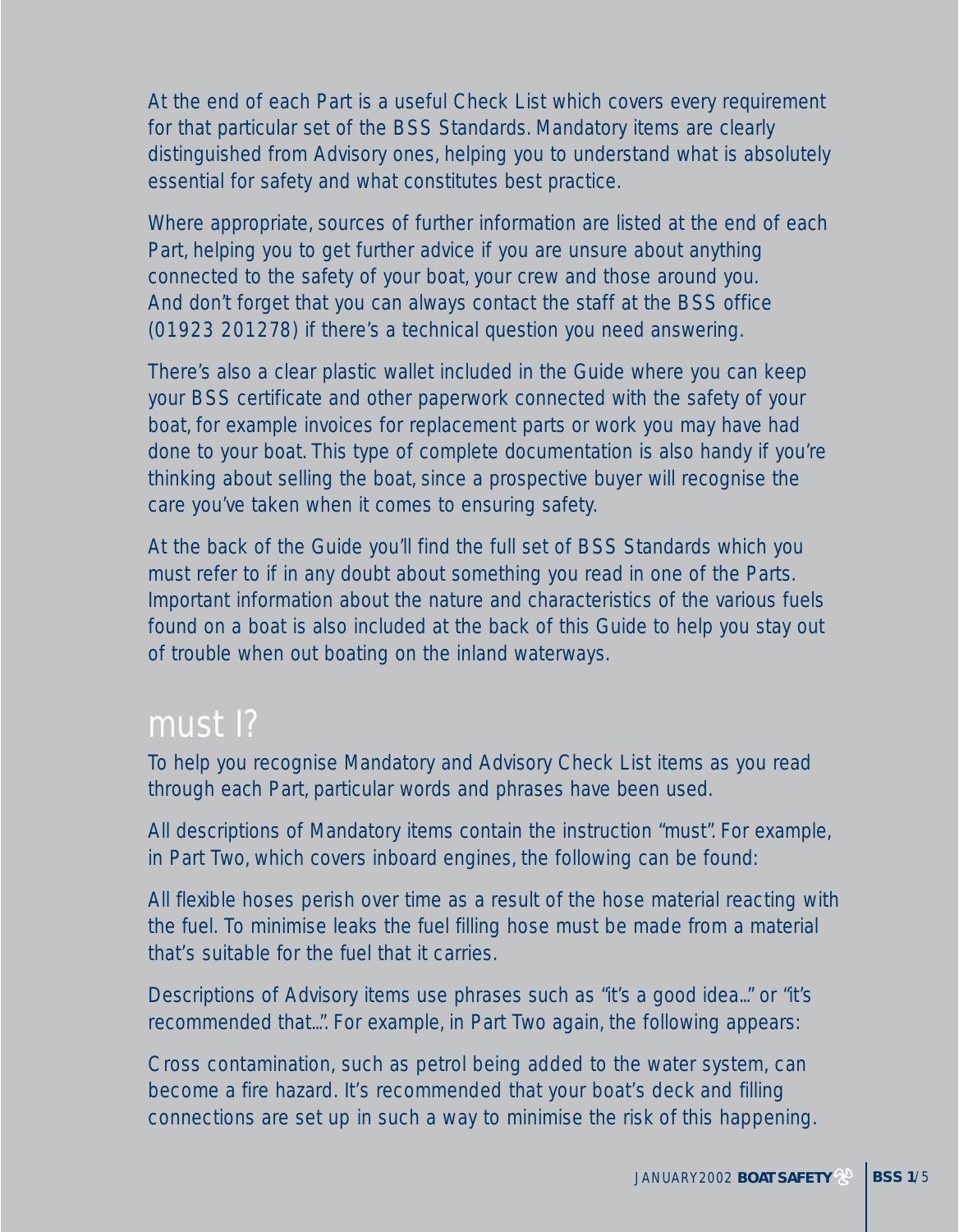So, as you read through the Guide, you should be able to spot those requirements that you "must" have, and those requirements that represent best safety practice. It's "a good idea" to make sure your boat complies with these Check List items too!

The BSS was jointly established in 1997 by the Environment Agency and British Waterways to promote safety on the inland waterways in respect of boats, their installations and components. Meeting these safety Standards in order to obtain a navigation licence became a requirement at the same time. To date, some 45,000 powered craft have successfully met these requirements.

An independent review of the scope of the BSS requirements took place during 2000 and recommended that British Waterways and the Environment Agency re-publish the full set of Check List items split into essential safety or environmental requirements and best safety practice recommendations. Extensive consultation with the boating public, groups representing these people and professional and trade bodies concerned with craft construction and safety standards contributed to this re-published list.

# have the BSS Standards been altered?

Not in the slightest. The main part of this Guide is designed to make meeting the Scheme's requirements a simple process which can be understood by the least technical of people. The full set of BSS Standards is published at the back of this Guide, and you should refer to the relevant page if you are in any doubt about what a particular requirement may involve.

The full set of Boat Safety Scheme requirements applies to all boats based on all British Waterways managed navigations and most Environment Agency waters, with the exception of privately-owned boats used solely for recreational purposes. A navigation licence will be issued to these types of boats that only comply with the Mandatory requirements of the Scheme. Of course, it's also best safety practice to ensure your privately-owned boat meets the Advisory Check List items too.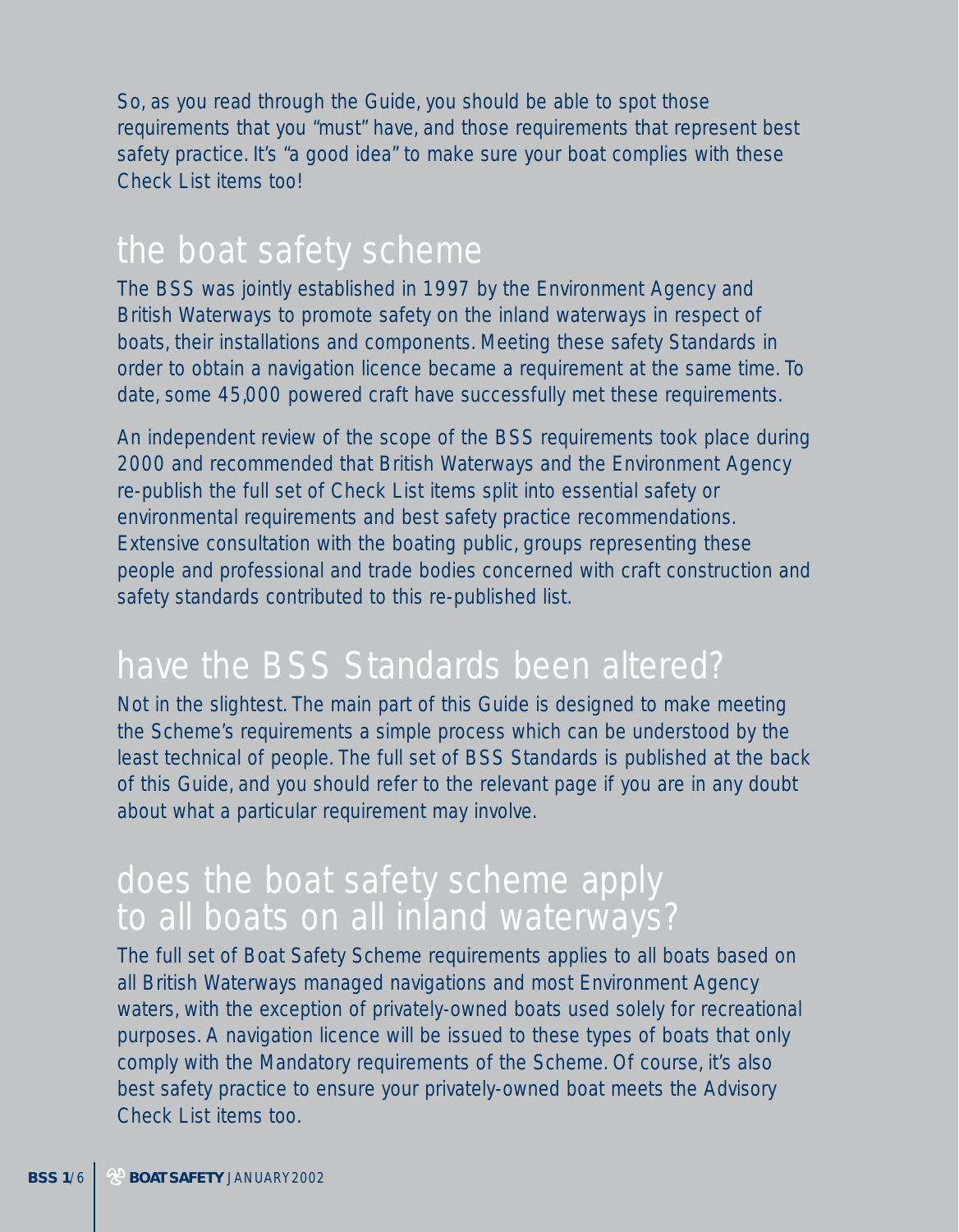The Boat Safety Scheme has been endorsed by all the UK navigation authorities, represented by the Association of Inland Navigation Authorities (AINA), and will become a requirement for licensing purposes on waters managed by the Broads Authority from January 2005.

If you keep your boat on a waterway managed by any other navigation authority other than British Waterways, The Environment Agency and the Broads Authority, then it's a good idea to contact the authority to see how much of the BSS applies and whether any other regulations are in force.

You can find out more information by contacting either one of the organisations listed at the end of each chapter; your local examiner or waterway office; or the Boat Safety Scheme office. See the back of this Guide for a list of contact details that you can use to find out more.

Alternatively, visit www.britishwaterways.co.uk or www.environment-agency.gov.uk and follow the links to BSS.

The Guide has been designed so that it can be updated quickly and easily if the need arises. At the bottom of each page there's a special code which means pages can be updated without disrupting the rest of the Guide.

British Waterways and the Environment Agency will distribute page updates to all powered-boat licence holders as and when appropriate.

Brian Hayes, Chairman of the Association of Boat Safety Examiners (ABSE), has been closely involved in the development of this Guide.

"We're here to help you as much as possible when it comes to your BSS examination, and this Guide is an important way of helping you understand what needs to be in place on your boat. The information contained here also helps the examiner explain various points to you during the examination.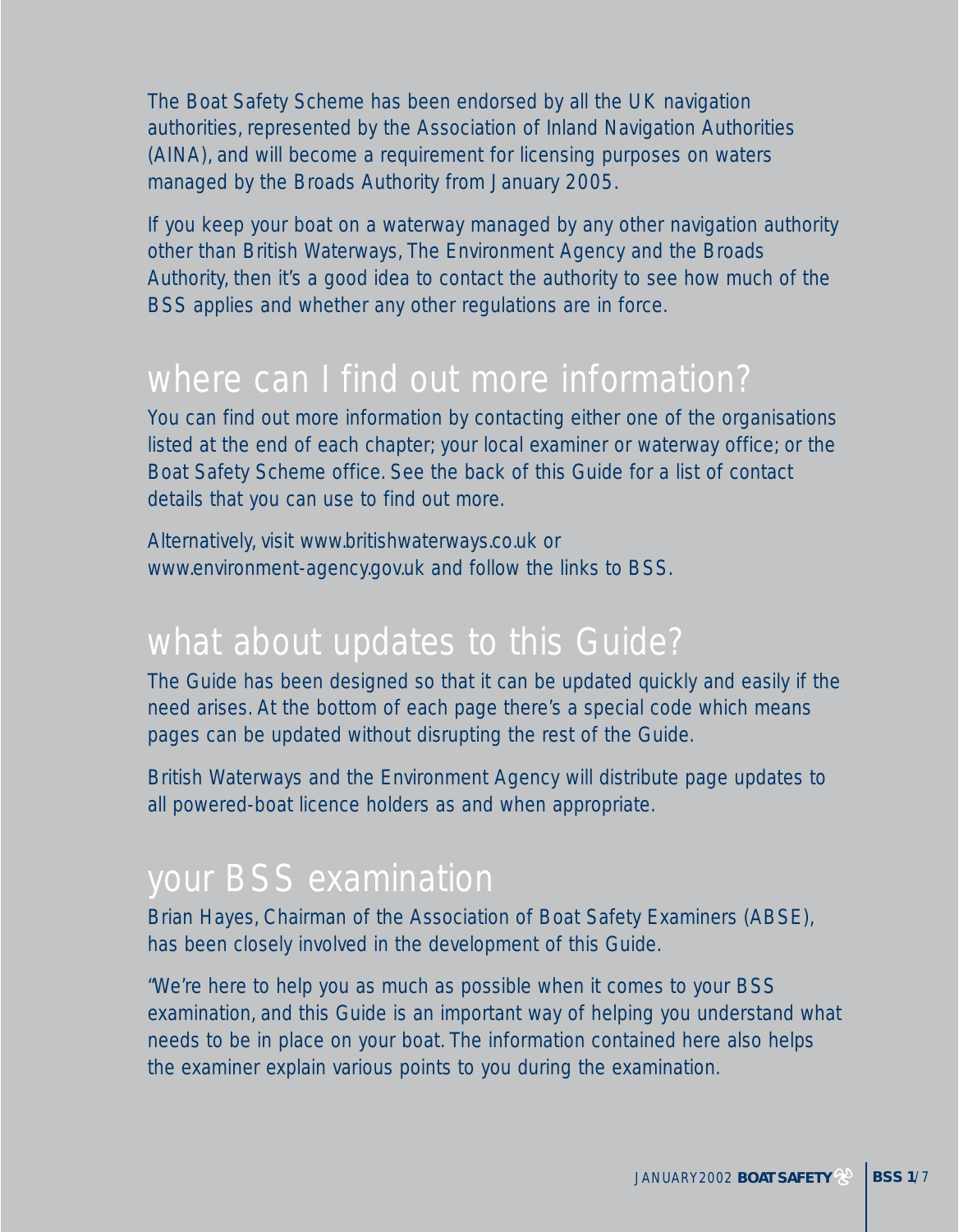And don't forget, the examiner wants your boat to pass first time as much as you do. Many of us have boats too, and share a common passion for 'messing about on the river' – safely!

It's always a good idea to book an examination a couple of months before it's due, since if your boat does fail for any reason, you'll still have a reasonable amount of time to put things right.

If you do pass first time around, the examiner will post-date your new certificate to start from the date when the old one expires, meaning you don't lose out on the full four years that each BSS Pass Certificate is valid for.

Finding an examiner is usually quite easy, and there are a number of ways you can do this. Lists of examiners are available on the WWW, from the BSS Office and from local navigation authority outlets such as offices and locks. Details can also be found in the main waterways magazines, or you might like to ask fellow boaters if there's anyone they would recommend.

Be prepared to get two or three quotes, and always have a list of questions to hand so that you can agree the details right at the outset. For example, does the price include the cost of a certificate, are there extra charges if the examiner spends longer inspecting your boat than he expected, and will there be an extra charge if the examiner needs to make a return visit? Sorting these details out can help you make an informed choice when selecting an examiner.

Remember, each examiner is free to set his own charges, and market forces and travelling time will dictate the range of prices given to you.

Preparing your boat before its examination can really pay off. Apart from checking to see that installations, components and fittings come up to scratch before the examiner arrives, there are several things you can do to make the whole process run smoothly.

 $\mathcal{P}$  Have the existing certificate to hand. This will help the examiner with information about the boat, such as when it was constructed, and allow him to confirm the expiry date of your current certificate.